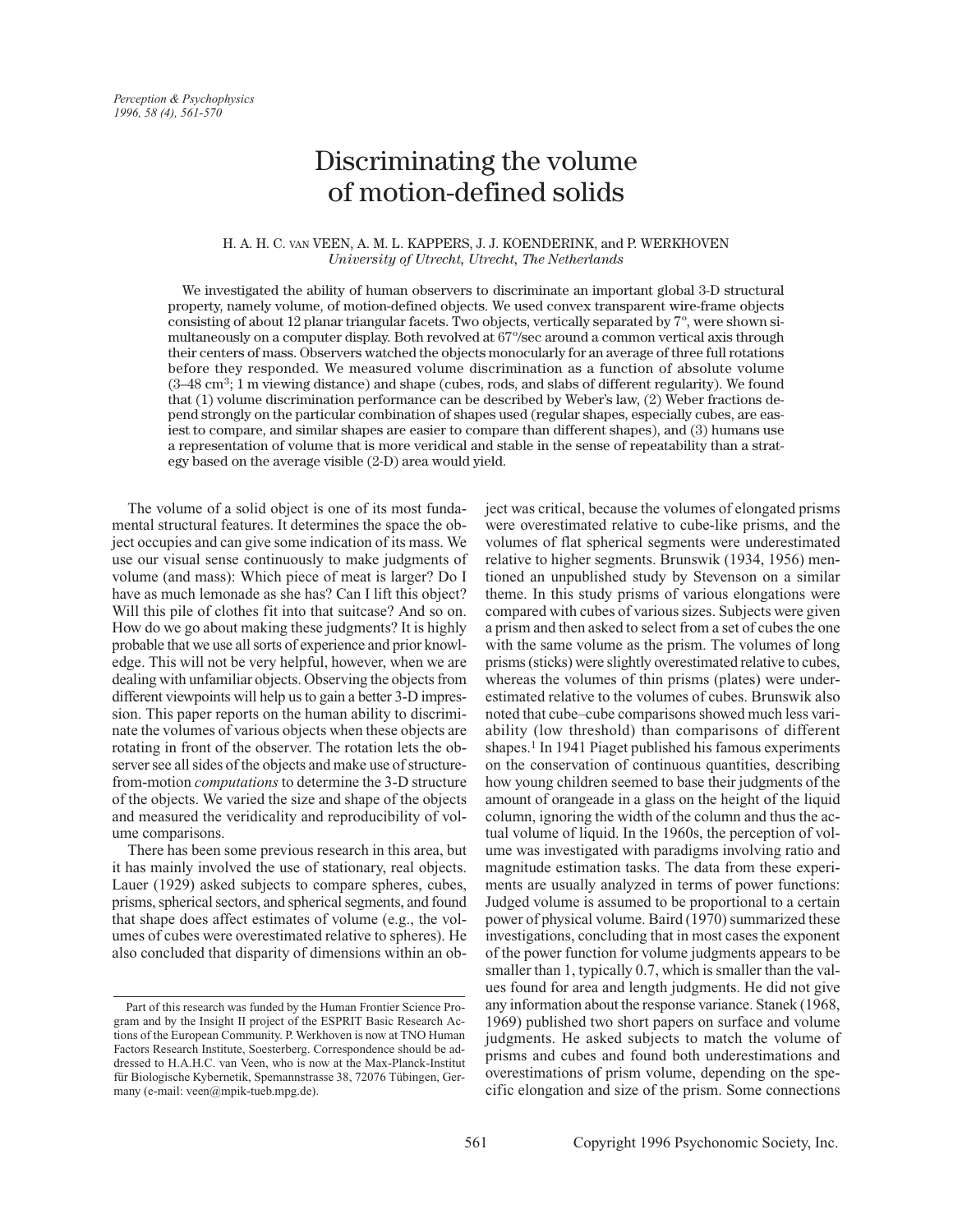between estimates of volume and mass have also been investigated. The existence of the so-called size–weight illusion has been known for more than a century now (Charpentier, 1891): The perceived weight of an object depends not only on its physical weight, but also on its size. Recently, Ellis and Lederman (1993) published an article in this journal about the role of haptic versus visual volume cues in the size–weight illusion.

There are two main differences between our work and previously published studies. First, we investigate volume judgments of *synthetic* (computer graphics) objects that are *rotating* relative to the observer. This approach features structure-from-motion as the main depth cue for estimating volume, while eliminating other (uncontrolled) depth cues that are usually available when real objects are used. Previous research has typically employed fairly natural viewing conditions in which the relative motion of object and observer has played an inferior role. Second, we measured the *variance of responses*, or discrimination thresholds. We have been unable to find any systematic study on volume discrimination thresholds in the existing literature. Our research resembles previous work in that it tries to establish the influence of shape on the judgments of volume, albeit that we vary different aspects of shape.

The paper starts with a description of two psychophysical experiments we did with human subjects. We measured veridicality and variance of relative volume judgments as a function of overall scale in the first experiment, and as a function of shape in the second experiment. Then we consider the possible use of projected area in estimating volume. We present the results of an algorithm that bases its volume estimates on the correlation between projected area and volume, and discuss the implications for the interpretation of the psychophysical data. Finally, in the general discussion, we compare our results with those reported in the literature, and discuss what we have learned about the way in which our visual system represents objects like the ones we use.

### **METHOD**

#### **Experimental Setup**

The stimuli were generated on an Apple Macintosh IIfx computer and displayed on a 71 Hz Radius TPD/19 high spatial resolution (82 dpi) gray-scale monitor (1,152  $\times$  882 pixels). The subjects were seated in front of the screen at a distance of 1 m. Head motions were not explicitly restricted, but the subjects were required to keep their right eye just in front of the center of the screen. The left eye was covered with a black patch. The room was dimly lit so that the subjects were still able to see the monitor and the table on which it stood.

#### **Stimulus**

**Temporal and spatial parameters**. Two objects, vertically separated by 7º (center–center), were shown simultaneously on a computer display. Object dimensions were controlled parameters of the experiment and resulted in projected sizes of between roughly 0.2º and 8º of visual angle; the projected sizes depended on shape, volume, and instantaneous orientation of the object with respect to the observer. Both objects revolved at a fixed rate of 67º/sec about a common vertical axis through their centers of mass. Every 75 msec a new view (parallel projection) of the objects was shown on the screen.

The objects rotated back and forth in depth with an amplitude of 180º. Thus, information about the period of rotation was available to the subjects. Subjects had to watch each display for at least one full rotation (360º in 5.4 sec). There was no upper limit to the presentation time. We did not prescribe fixation.

It should be noted here that, because we used orthographic projections of wire-frame objects, the direction of rotation was mathematically ambiguous at every instant (see Ullman, 1979). This effect was confirmed by the subjects; they experienced spontaneous reversals as well as opposite rotation directions for the two objects. Furthermore, the orthographic projection itself is not sufficient to define the position in depth of the objects. However, the subjects reported that all objects appeared to be located at the computer display, that is, at 1 m distance (note that the subjects were able to see the monitor boundary), which is of course in accordance with accommodation information. Apparently, since all objects were seen at the same position in depth, apparent size differences were not interpreted as being due to different positions in depth but were probably interpreted as real size differences.

**General object description**. We used convex transparent wireframe objects consisting of about 12 planar triangular facets. They were presented in high contrast as light line segments on a dark background; the lines had a diameter of 1 pixel, and antialiasing was not used. The objects were rendered as wire frames without hidden line removal. This method of rendering can facilitate the perception of the spatial structure because it allows subjects to see all parts of the objects at the same time. During pilot experiments, subjects sometimes reported they had difficulty in memorizing the structure of the hidden part of opaque objects. This effect was strongly coupled with the angular velocity, apparently because slower rotations require comparisons of parts more separated in time. Although the definition of volume seems to be more intuitive in case of opaque objects than in the case of transparent ones, we did not want to lose the advantage of seeing the complete structure at any instant in time. (Todd, Akerstrom, Reichel, and Hayes, 1988, investigated the difference in the perceived rigidity of opaque and of transparent rotating cylinders and found minor differences for the specific frame rate that we used. Braunstein and Andersen, 1984, also reported only small differences in the veridicality of perception of shape of either opaque or transparent rotating spheres, veridicality being slightly better in the case of transparent objects.) Similar considerations regarding the specific choice of object motion led us to the conclusion that a rotation around a frontoparallel rotation axis was the most suitable one. Any other rotation, or a translation combined with perspective instead of orthographic projections, would always hide certain parts of the object from direct view. We used a vertical rotation axis, but any other frontoparallel axis would do.

**Object generation, classification, and manipulation**. For every trial two new objects were created as follows: A set of vertices was generated by randomly picking 10 positions within a unit cube. Next, the convex hull of this set of points was computed.<sup>2</sup> Subsequently, points inside the hull were removed: A set of 10 points usually reduced to about eight vertices on the hull. This enclosing surface defined our objects, which at this stage had many uncontrolled properties.

In our experiments we controlled a few structural parameters of these objects: their volume, center of mass, and elongation and flatness. Elongation and flatness were defined using the global length– width–height ratio (LWH ratio) of an object. Our definition of the LWH ratio for a general object can be found in the Appendix. Using this ratio we defined three classes of objects: *cube*-like, *rod*-like, and *slab*-like objects (Figure 1). A cube has an LWH ratio of about 1:1:1. A rod (elongated or prolate object) has an LWH ratio of about 4:1:1. Finally, a slab (flattened or oblate object) has an LWH ratio of about 4:4:1. The factor 4 was used in all experiments. The preposition *about* is used to indicate that for an object to be in a certain class the LWH ratio need not be exactly equal to a certain ratio, but may differ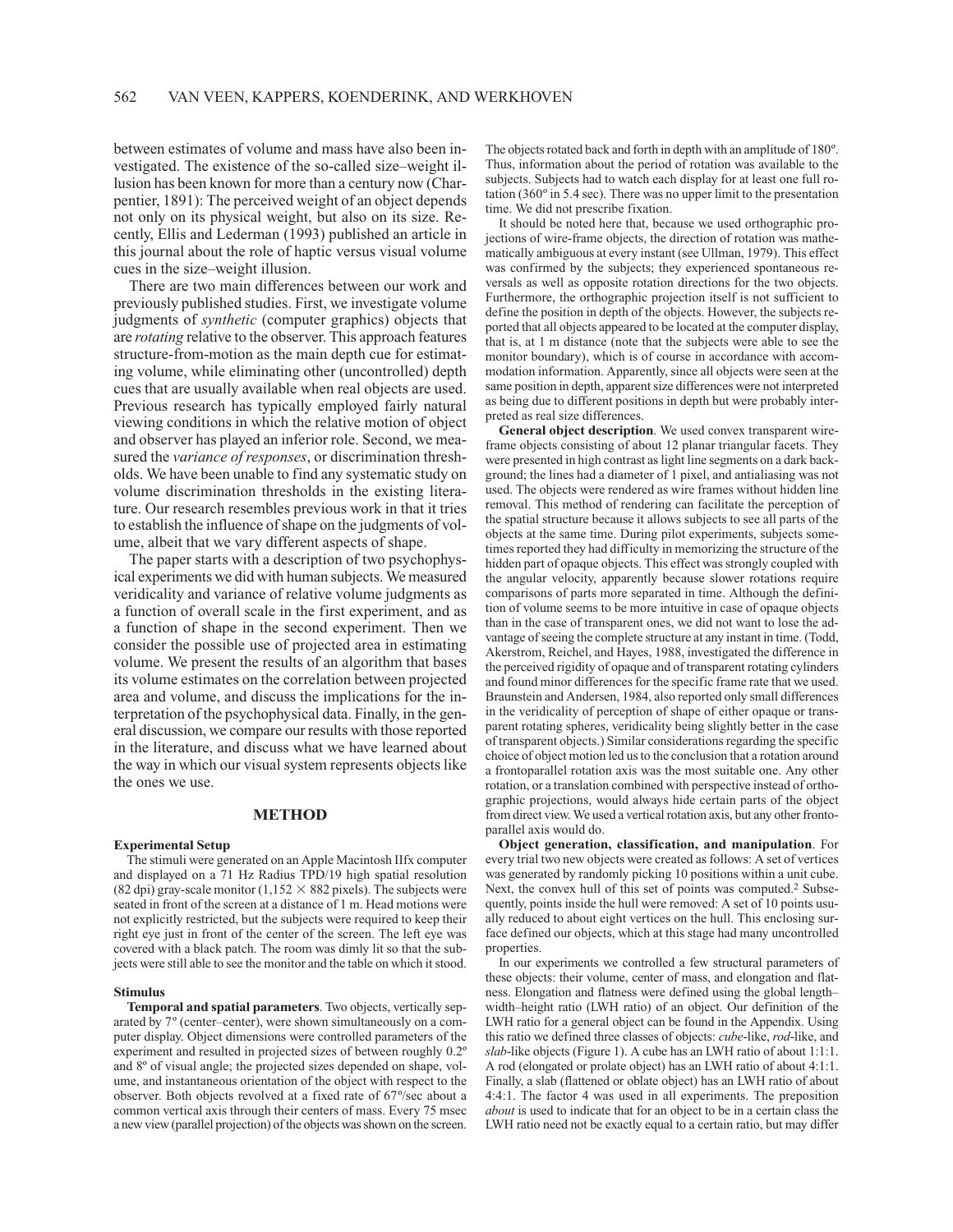by as much as a factor of 2 (which equals the square root of the aforementioned factor 4). Thus, an object with LWH ratio 2:1:1 is considered to be halfway between a cube and a rod, whereas 2:2:1 is at the boundary of cube and slab, and 4:2:1 is at the boundary of rod and slab. Clearly, there are many LWH ratios that do not fit into any of the three classes that we defined. For our purposes that does not present a problem. We need only a few well-defined and reasonably different shape categories. (A similar classification scheme, based on the notion of "extendedness," can be found in Willats, 1985; see also Willats, 1992). Roughly speaking, cubes, rods, and slabs correspond to his  $3<sub>111</sub>, 3<sub>100</sub>$ , and  $3<sub>110</sub>$  regions, respectively. We prefer the mathematically well-defined moment-based description, as given in the Appendix.)

To prevent subjects from making use of knowledge about fixed LWH ratios, we scattered all three dimensions by multiplying them by factors uniformly distributed between 1 and 2. In this way all ratios become distorted, but the classification cube-, rod-, or slab-like is still valid. (A 1:1:1 object [cube-like] can, in an extreme case, become 2:1:1 [cube–rod boundary] or 2:2:1 [cube–slab boundary], but it never becomes truly rod- or slab-like.)

There is one object parameter that we have not yet discussed; we call this the regularity of the objects. In addition to the randomly shaped objects discussed above, in the second experiment we also used a set of rectangular (regular) boxes. These boxes are again described by their volume, center of mass, and cube–rod–slab classification. They consist of exactly eight corners (vertices) and are triangulated just like the random objects; that is, each of the six sides is divided into two triangles. This limits the differences between random and regular objects to the regularity alone.

After the object parameters have been defined, it is easy to control them. Elongation and flatness can be manipulated by anisotropic scaling along the principal axes of the object; see Appendix. The position of the center of mass with respect to the observer is easily changed by translating the object in space. The volume can be adjusted by applying an overall scaling of the object. Under these transformations the property of convexity is invariant. Special care was taken to ensure that the object orientation was totally random; in other words, each possible orientation had an equal probability of occurrence (the orientation of the objects can be defined using their principal axes). This randomization of orientation is very important for two reasons. First, we wanted to avoid conditions in which both objects had the same orientation, especially when they were both rods or both slabs. Having roughly the same shape and orientation, the volume difference translates into a difference in *projected* size, which makes the task much easier. Second, in general the randomization ensures that the faces of the regular objects (the boxes) are not aligned with the screen or with the (vertical) rotation axis. A situation in which they are aligned is clearly not preferable.

#### **Procedure**

The subjects were instructed to discriminate the volume of two simultaneously rotating objects. They watched the objects for an average of about three full rotations before indicating which of the two had the larger volume by moving a trackball either up or down. No feedback was given.

Each stimulus consisted of a test object and a reference object. Their order on the screen (upper or lower position) was randomly chosen for each trial. Each experimental condition was defined by the volume of the reference object, the regularity of both objects (random or regular), and the cube–rod–slab classification of the reference object and test object separately.

**Adaptive stimulus control and the psychometric curve**. For each condition we measured, as a function of the ratio of volumes  $ln(V_{\text{test}}/V_{\text{ref}})$ , the percentage of trials in which the subject indicated that the test object had the larger volume. We reasoned that if we assumed that subjects would behave similarly for different absolute volumes (scale invariance), then we would have to use a logarithmic scale. (We used this log on the basis of a result from decision theory known as "Jeffrey's rule"; see Jaynes, 1983. In fact, the assumption was confirmed by the experimental data, as we shall point out later.) An adaptive psychometric procedure (Werkhoven & Snippe, in press) was used to estimate the two parameters that characterize our psychometric curve (cumulative normal distribution): the point of subjective equality (PSE)  $\mu$ , which is the physical log of the volume ratio at which the two objects appear equal in size (the PSE represents a certain bias in the subjective volume of two different objects); and the threshold  $\sigma$ , which is the difference in the log of the physical volume ratio relative to the PSE needed to successfully discriminate the two volumes (84% correct). After each trial, new maximum likelihood estimates of the PSE and threshold were calculated. The next trial was placed either at  $\mu + \sigma$  or at  $\mu - \sigma$ , with equal probability. We used 100 trials per condition per subject. The adaptive procedure usually converged within 50 to 70 trials. Only 1 adaptive procedure out of 69 did not converge sufficiently and was discarded. For each psychometric curve, we computed statistical minimum estimates of the measurement errors in both  $\mu$  and  $\sigma$ . To allow for an easier interpretation of the results, we do not present the logarithmic  $\mu$  and  $\sigma$ but we translate their values into *subjectively equal volume ratios* and *volume increment thresholds*, respectively.

#### **Subjects**

Four subjects participated in our experiments: H.V., S.P., M.H., and I.H. The subjects S.P., M.H., and I.H. were emmetropes. The author, H.V., was myopic, but spectacle corrections were used throughout. All subjects had had previous experience with structure-frommotion tasks, but except for H.V., they were only slightly acquainted with the topic of research.



**Figure 1. The three drawings depict objects with length-width-height ratios of 1:1:1 (cube), 4:1:1 (rod), and 4:4:1 (slab), from left to right, respectively. Both the regular variety (outside box) as well as the random variety (inside shape) are shown. The objects have different volumes. (To make the drawing clearer, some line elements are removed. In particular, note that the random shapes are presented as opaque instead of transparent, and that the diagonals of the regular shapes are not drawn.)**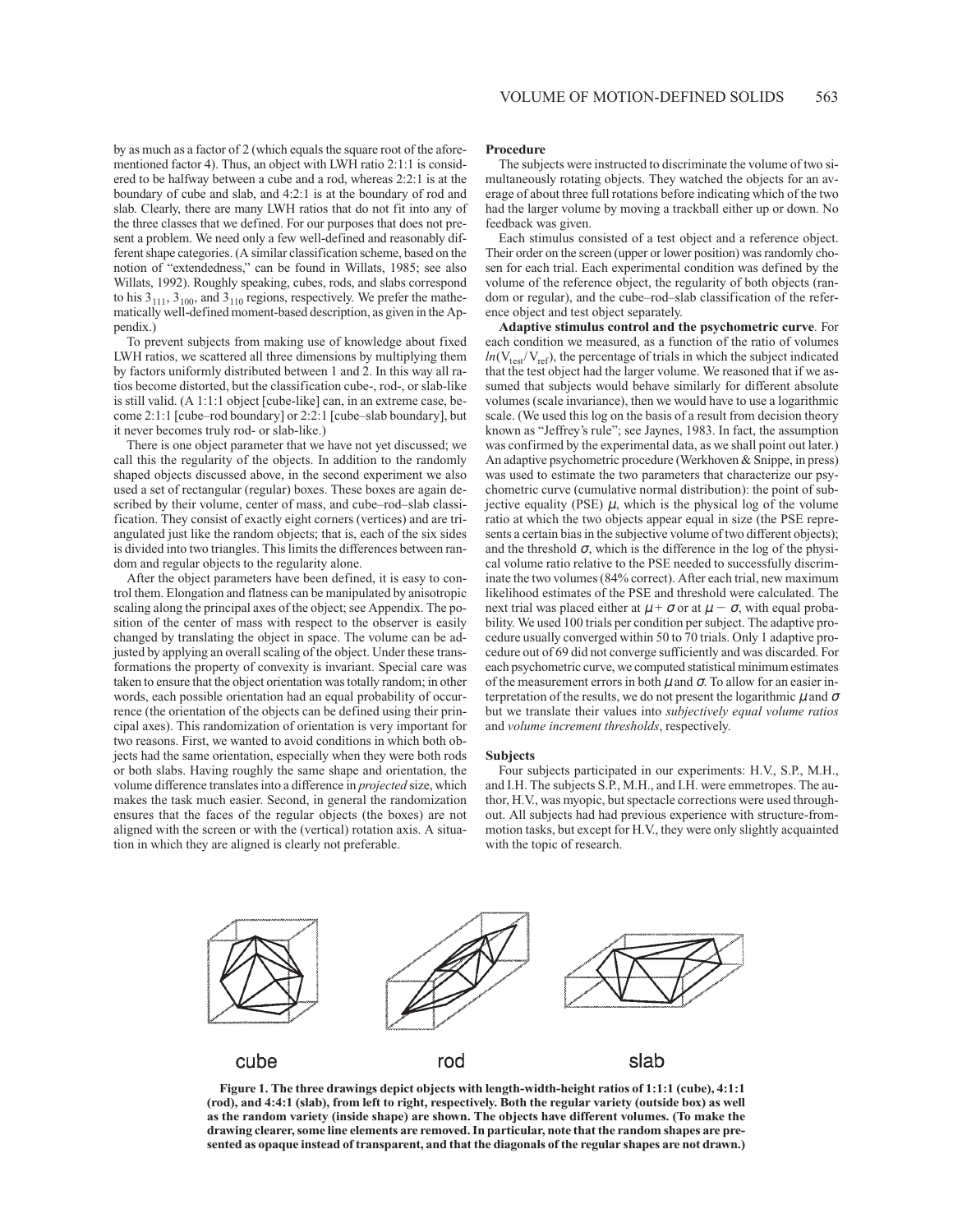## **EXPERIMENT 1**

# **Volume Discrimination as a Function of Overall Scale**

Experiment 1 was designed to get a general impression of volume discrimination performance. We varied the absolute size of the objects and used a number of different shapes.

We measured the volume discrimination performance of 3 subjects (S.P., M.H., and I.H.) as a function of reference volume. We defined 15 experimental conditions. Five different values for  $V_{ref}$  were used: 3, 6, 12, 24, and 48 cm3. (To prevent subjects from using simple cues based on absolute size, in each trial we chose the actual value of  $V_{ref}$ from a uniform distribution of  $\pm 30\%$  around one of these values.) Three different shape conditions were used: the reference object was cube-like, rod-like, or slab-like, whereas the test object was always cube-like. We used random shapes only. All 15 conditions were mixed together, resulting in a total set of 1,500 trials per subject. Subjects completed the experiment in about three 2-hour sessions.

the thresholds are independent of the value of the reference volume, except possibly for Subject I.H. in the cube versus slab condition. Thus Weber's law for volume discrimination holds within this range of volumes. The average Weber fractions vary from 15% (S.P., cube vs. cube) to 80% (I.H., cube vs. slab), depending both on subject and shape condition. A finding common to all subjects was that the cube versus cube condition resulted in significantly lower Weber fractions ( $21\% \pm 2\%$ , averaged over subjects and reference volumes) than the other two shape conditions (cube vs. rod,  $45\% \pm 3\%$ ; cube vs. slab,  $55\% \pm 6\%$ ).

The subjectively equal volume ratios are presented in the lower panels. It is clear that there are many intersubject variations. For S.P., the ratios are almost one, whereas for I.H. and M.H., the ratio of the cube versus slab condition was about two thirds, indicating a relative overestimation of 50% of cube volume relative to slab volume! For the other shape conditions there was no consistent deviation from veridicality, although M.H. did estimate rods to be slightly larger than cubes (ratio  $1.13 \pm 0.03$ , averaged over reference volumes). We can summarize the data on subjectively equal volume ratios by stating that a significant deviation from unity (the veridical value) was found for 2 out of 3 subjects, but only in the slab versus cube condi-

#### **Results**

The upper panels of Figure 2 show the increment threshold values for volume discrimination for 3 subjects. First,



**Figure 2. The results of Experiment 1. The upper row of panels shows, from left to right, the volume increment threshold percentages for Subjects I.H., M.H., and S.P., respectively. The lower row shows the corresponding subjectively equal volume ratios. The horizontal axis indicates the volume of the reference object on a log scale. The test object was always a cube-like random object, whereas the reference object was either a cube-like (square symbol), rod-like (diamond), or slab-like (circle) random object. Error bars represent minimum statistical estimates of the measurement error.**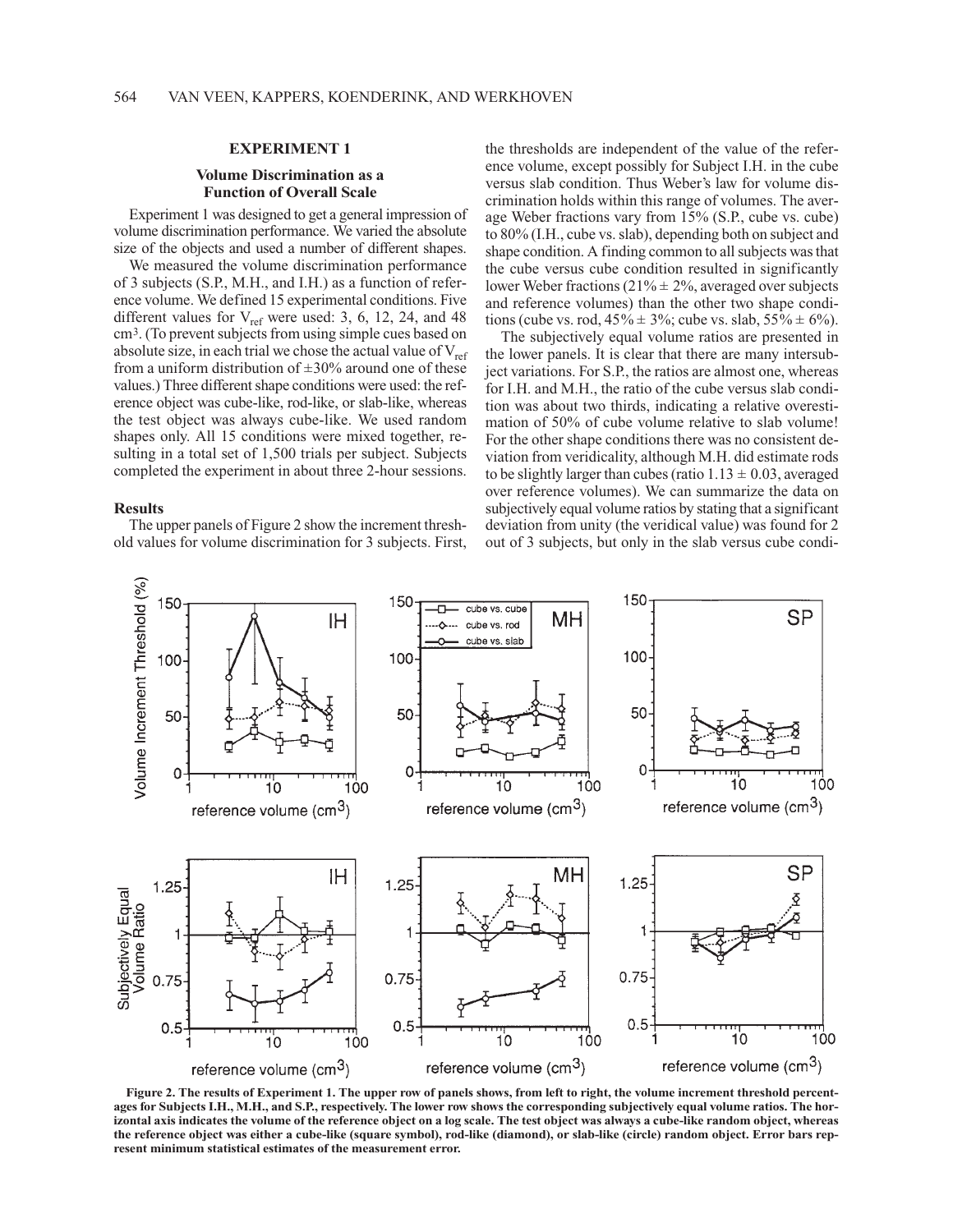### **Discussion**

First, volume increment thresholds of up to 80% were found, and even for the cube versus cube condition, the average increment threshold was about 20%. In view of our everyday experience with estimating weights (of ingredients for our meals, for instance), one may find these values surprisingly high. On the other hand, it is a well-known psychophysical result that discrimination of 3-D lengths also reveals high thresholds; typical values are about 25%. (Norman, Todd, Perotti, and Title, in press, used stimuli similar to ours to estimate 3-D length discrimination under varying experimental conditions. Werkhoven and van Veen, 1995, found similar thresholds for relief discrimination, which is equivalent to an affine 3-D length task.) Since we can combine three length estimates to get a volume estimate, high thresholds for 3-D length discrimination could have some predictive value for volume discrimination, although the numerous possibilities of combining lengths into volume impede actual quantitative predictions.3 Nevertheless, the high thresholds might also have resulted from subjects having conceptual difficulties in dealing with the random shapes. It might be a good idea to use objects that are easier to recognize. We attempted this in Experiment 2.

Second, by inspecting the values of the subjectively equal volume ratios, we see that very large deviations from veridicality do occur. These deviations are subject dependent. If we extended the set of shape combinations, we might be able to show consistency of the ratios within each subject. This issue was also addressed in Experiment 2.

Our assumption that performance would be independent of reference volume was clearly proven by the data: The Weber fractions were independent of the absolute volume. Supplementary evidence for this was supplied by a pilot experiment in which we used only symmetrical conditions; that is, test and reference object were both cube-like, both rod-like, or both slab-like. With such a setup, asymmetries of the underlying psychometric curve show up as differences between objectively and subjectively equal volume ratios (bias). Such an asymmetry indicates that Weber's law has been violated. When we analyzed the data (2,065 trials) in terms of volume ratios instead of the logarithm of those ratios, a small but significant (3 sigma) deviation appeared; this was absent when we used the logarithmic scale. Apparently the psychometric curve is best described (it is symmetric) by a cumulative normal distribution of the logarithm of the volume ratio, not of the ratio itself.

### **EXPERIMENT 2**

### **Shape Dependence**

Experiment 2 was designed so that we could investigate more closely the differences in subjects' performance with differently shaped objects.

The reference volume was fixed at 24 cm<sup>3</sup> (and scattered as before). We measured the volume discrimination

performance of 2 subjects (H.V. and S.P.) as a function of two shape parameters: the amount of regularity of the objects and the cube–rod–slab classification of each object. We defined 12 experimental conditions. Two different levels of regularity were used: either random shapes (like those in Experiment 1) or regular shapes were shown. Furthermore, each object was cube-like, rod-like, or slab-like, resulting in cube–cube, rod–rod, slab–slab, cube–rod, cube– slab, and rod–slab combinations for test and reference shape. All 12 conditions were mixed together, resulting in a total set of 1,200 trials per subject. It took subjects about three sessions to complete the experiment.

### **Results**

As we can see in Figure 3, the most important result of this experiment was that the performance of the subjects improved dramatically when they were tested with regular shapes instead of random shapes. In almost all conditions and for both subjects, the Weber fractions were roughly halved: The average ratio of increment thresholds (regular over random) was  $0.49 \pm 0.07$  for Subject S.P., and  $0.56 \pm$ 0.08 for H.V. With the regular shapes, the lowest thresholds were about 10%! Because we measured each condition only once for both subjects, we do not have enough data to test the significance of the small differences between the thresholds for different cube–rod–slab combinations.

The subjectively equal volume ratios show much variation. Within a subject, the ratios for random and regular shapes were not the same. These within-subject differences seemed to be almost as large as those between subjects. No systematic difference between the ratios of regular and random shapes could be found. Note that the subjectively equal volume ratios of the symmetric conditions ought to have been unity on average; therefore, inspection of the measured ratios for these conditions gives us an impression of the accuracy of the data and the validity of the estimated measurement errors: Of the 12 ratios (2 subjects ∗ 3 symmetric conditions ∗ 2 levels of regularity), 6 deviated from unity by less than one measurement error and only 1 differed from unity by more than two measurement errors; in all this indicates a very slight underestimation of the measurement error.

In the discussion of Experiment 1, we mentioned the possibility of performing a consistency check for the ratios within a subject. To measure consistency, we defined a closure relation for the subjectively equal volume ratios *R*:

$$
C = R_{\text{cube-rod}} \cdot R_{\text{rod-shell}} \cdot R_{\text{slab-cube}}.
$$

This consistency definition is based on the assumption that the ratio of volumes and not of volume itself is the basic entity describing human volume discrimination. This view is supported by the results of Experiment 1: Weber fractions and subjectively equal volume ratios were almost independent of absolute volume over at least one decade. When the ratios of the three mixed shape conditions are consistent within a subject, the value of *C* should be unity. We found  $0.93 \pm 0.07$  (random),  $0.89 \pm 0.04$  (regular) for H.V., and  $1.20 \pm 0.09$  (random),  $0.97 \pm 0.04$  (regular) for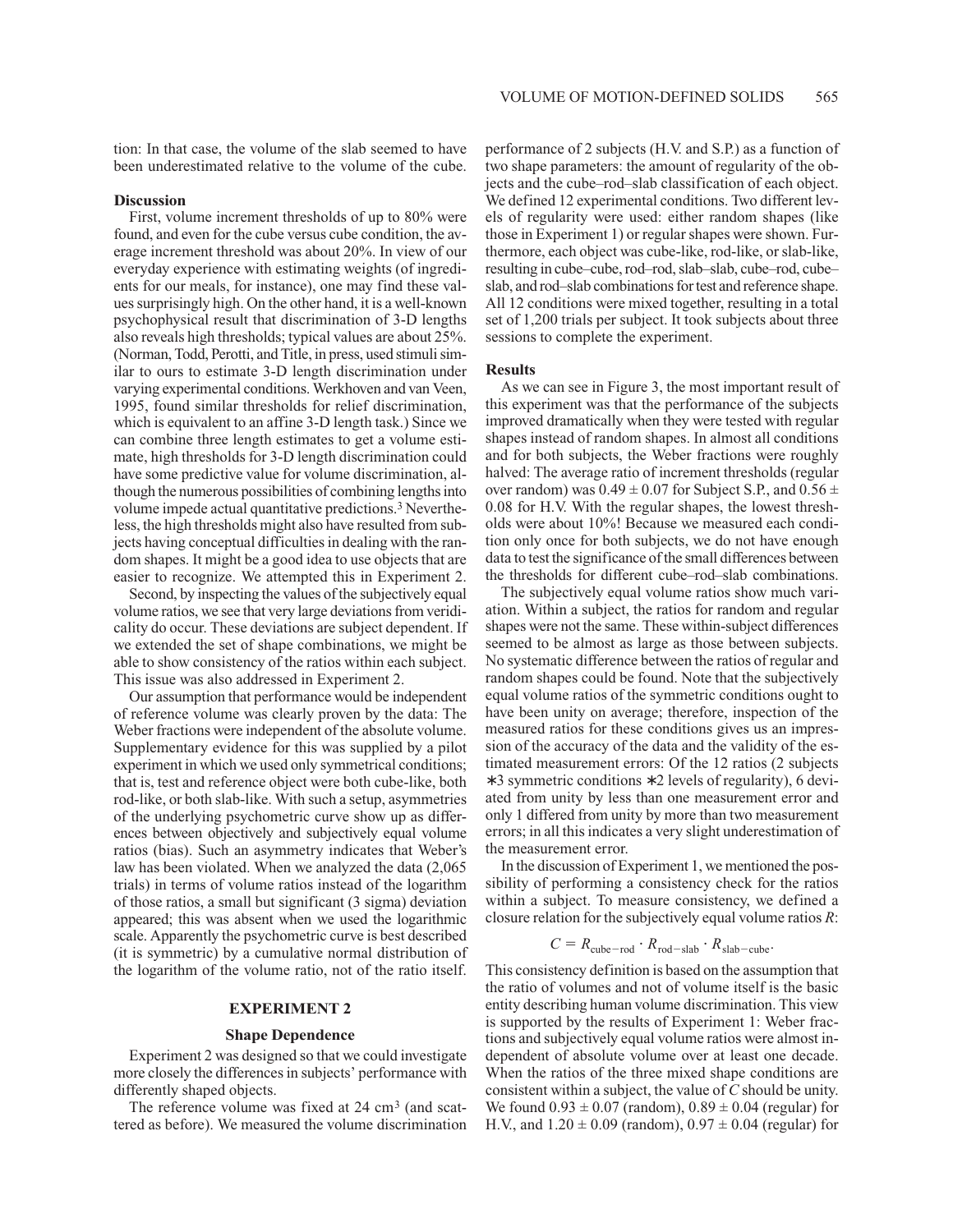

**Figure 3. The results of Experiment 2. The upper row of panels shows the volume increment threshold percentages for Subjects S.P. (left) and H.V. (right). The lower row shows the corresponding subjectively equal volume ratios. The data are presented as a function of the shape condition. The various cube–rod–slab combinations are specified along the horizontal axis. The two bars for each shape combination correspond to random and regular shapes (see legend). Error bars represent minimum statistical estimates of the measurement error.**

S.P. These values are not close enough to unity to demonstrate consistency of shape-bounded overestimations and underestimations of volume within each subject.

### **Discussion**

What could be the reason for the differences in subjects' performance in the regular and the random shape conditions? The complexity of the projected scenes is equal, because we used equal numbers of line elements for both types of objects. The main differences are in 3-D: The regular objects were more symmetrical than the random ones. It cannot be deduced from the current set of experiments whether the improved performance was due to the subjects making good use of the parallelism of facets, the equal length of parallel edges, or the right angles while "computing" volume, or to the easier recognition and remembrance of more symmetric objects in general. One would need to test objects with characteristics in the range between those of the regular and the random ones. An alternative explanation based on area estimates (2-D cue) and the

variation of shapes within a shape category will be explored in the next section.

# **SIMULATIONS Area-Based Volume Judgments**

One aspect of our experiments that we have not yet discussed is whether area cues may perhaps be used in estimating volume. The argument is that projected area is related to surface area, and the latter is related to volume. An observer might find it easier to estimate projected area than to estimate volume directly. In this section, we report our attempt to establish the usefulness of this cue by testing an algorithm that uses the average projected area during a single rotation about a fixed axis as the direct correlate of the volume of the corresponding object.

# **The Relation Between Area and Volume**

The objects used in the previous experiments were all convex and therefore their 3-D surface area was finite. For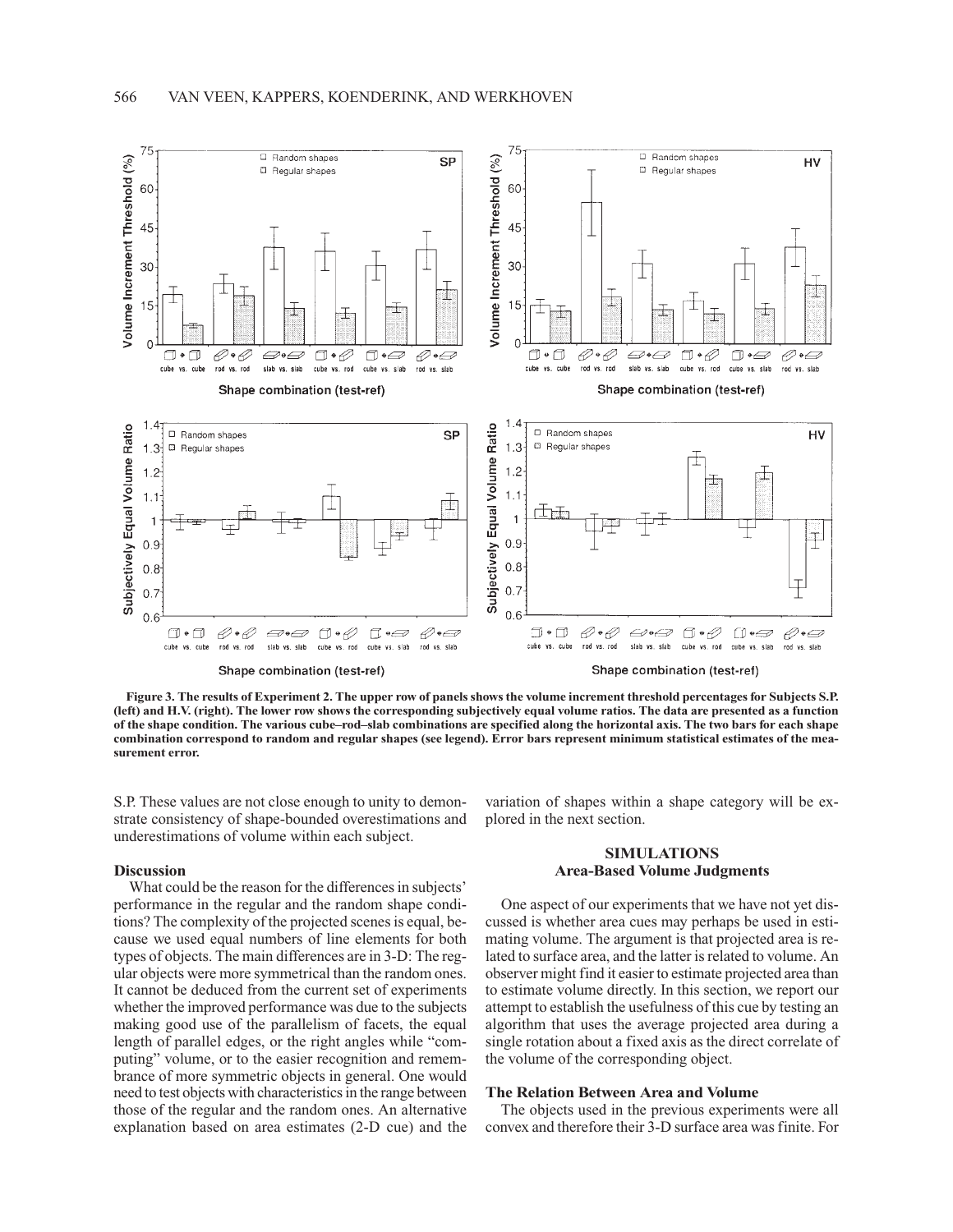these types of objects, a theorem (see van de Hulst, 1964, pp. 110–111) states that the average projected area (2-D) of such an object (averaged over all possible orientations of the object in 3-D space; *not* an average during one rotation!) is one quarter of the 3-D surface area. If, in addition, we appreciate the fact that surface area is related to volume, a link between projected area and volume emerges. The relation between surface area and volume depends on the shape of the object. To summarize so far, we can write,

$$
V = \gamma(\text{shape}) \cdot S^{3/2}
$$

$$
S = 4 \langle A \rangle,
$$

in which *V* is the volume, *S* is the surface area,  $\leq A$  is the average projected area, and γ is a *shape*-dependent factor relating volume to surface area. This factor  $\gamma$  is 0.094 for spheres, 0.068 for cubes, 0.052 for rods, and 0.048 for slabs.<sup>4</sup> (The exponent  $\frac{3}{2}$  is easily understood: When we scale each dimension of an object with a factor  $\lambda$ , its surface area scales with  $\lambda^2$  and its volume with  $\lambda^3$ . So, in order to keep  $\gamma$  scale independent, we have to take the surface area to the power of  $\frac{3}{2}$ .)

Of course, a few difficulties arise when a subject tries to use the projected area cue. First, the subject needs to know the factors  $\gamma$  for the shapes that he/she is judging. This would mean judging shape before judging volume. Apparently, this is quite likely, because subjects can recognize the shape of the objects to at least some extent. Second, an accurate judgment of volume requires area estimation using projections from as many different directions as possible. This is clearly a big problem, because we presented the subjects with a very limited set of projections, namely those corresponding to a rotation around a fixed axis. Consider the rods, for example: Depending on the orientation of the rod relative to the rotation axis, its projected area can be constant and at its maximum during the rotation (axis of rotation aligned with the length axis of the rod), or it can vary from maximum to minimum (axis of rotation orthogonal to the length axis of the rod), or anything in between (random axis of rotation). Clearly this will result in very large differences in the average projected area of one and the same object! From this we must conclude that the estimation of volume based solely on the average projected area during one single rotation is a very unreliable method. However, it is much easier to find out how the method works for a large number of trials. The average projected area in such a large group of trials, and therefore also in a large group of relative orientations, eventually becomes equal to one quarter of the 3-D surface area. Therefore a reasonable average performance might develop. To check this "average usefulness" of the area cue, we ran several simulations of the previous psychophysical experiment, replacing the human subject by an algorithm that used the area cue. Although it is hard to anticipate the outcome of the simulations with regard to the thresholds, the values of the subjectively equal volume ratios for the different shape combinations can be predicted from the definition of the algorithm. For the regular shapes (with the standard LWH ratios) we can compute these ratios: 1.19

(cube–rod), 1.26 (cube–slab), and 1.06 (rod–slab). Even before actually running the simulations we can see that these values are quite different from the values found with human subjects. Predictions for the random shapes are much harder to make because their shapes are only defined statistically.

# **Method**

Stimulus, procedure, and design were the same as those in Experiment 2. The subject was replaced by an algorithm that computed the projected area of each object, averaged over one complete rotation. Thus, the judgment of volume was replaced by a judgment of average projected area. Our decision to average over exactly one full rotation was somewhat arbitrary; subjects always watched at least one full rotation, but typically somewhere between two and three rotations. The use of either more or less than one full rotation would obviously influence the results of the simulations. However, in comparing the results of the algorithm with those obtained with human subjects, we decided that the most important point was to keep the number of *different* projections equal.

# **Results**

The results are presented in Figure 4. The different stimulus conditions have two marked effects on the threshold levels. First, the thresholds for the cube–cube combination are 2 to 4 times lower than the thresholds for the other shape combinations. Second, thresholds are significantly lower for regular objects than for random ones; the average ratio of regular threshold over random threshold was  $0.80 \pm 0.10$ .

We computed the factor  $\gamma$  for each individual trial during the simulations and found a range of almost 1.5 decades. This means that for each single trial, volume judgments based on the average projected area can be wrong by more than an order of magnitude! However, after averaging over 100 trials per condition, we concluded that the algorithm is reasonably accurate.

The subjectively equal volume ratios of the symmetric conditions were equal to unity, as we anticipated. We can compute the closure of the ratios of the nonsymmetric conditions to check for internal consistency. Of course we do not expect the algorithm to yield any significant deviation. We found  $1.00 \pm 0.09$  (random) and  $0.93 \pm 0.07$  (regular). These values are indeed close to unity, closer than the results with human subjects in Experiment 2. The subjectively equal volume ratios that we measured for the regular mixed shape conditions were  $1.21 \pm 0.05$  (cube–rod),  $1.33 \pm 0.04$  (cube–slab), and  $1.02 \pm 0.05$  (rod–slab), which is in agreement with the values that we predicted above using the  $\gamma$  factors.

# **Discussion**

The main goal of running the simulations was to find out something about the amount of volume information carried by projected area, which then indicates the usefulness of this area cue for human observers. We already concluded that it is mainly average information that is conveyed; the area cue is not very effective for a single volume judgment. When average performance over 100 trials was compared, the algorithm showed somewhat higher thresh-

VOLUME OF MOTION-DEFINED SOLIDS 567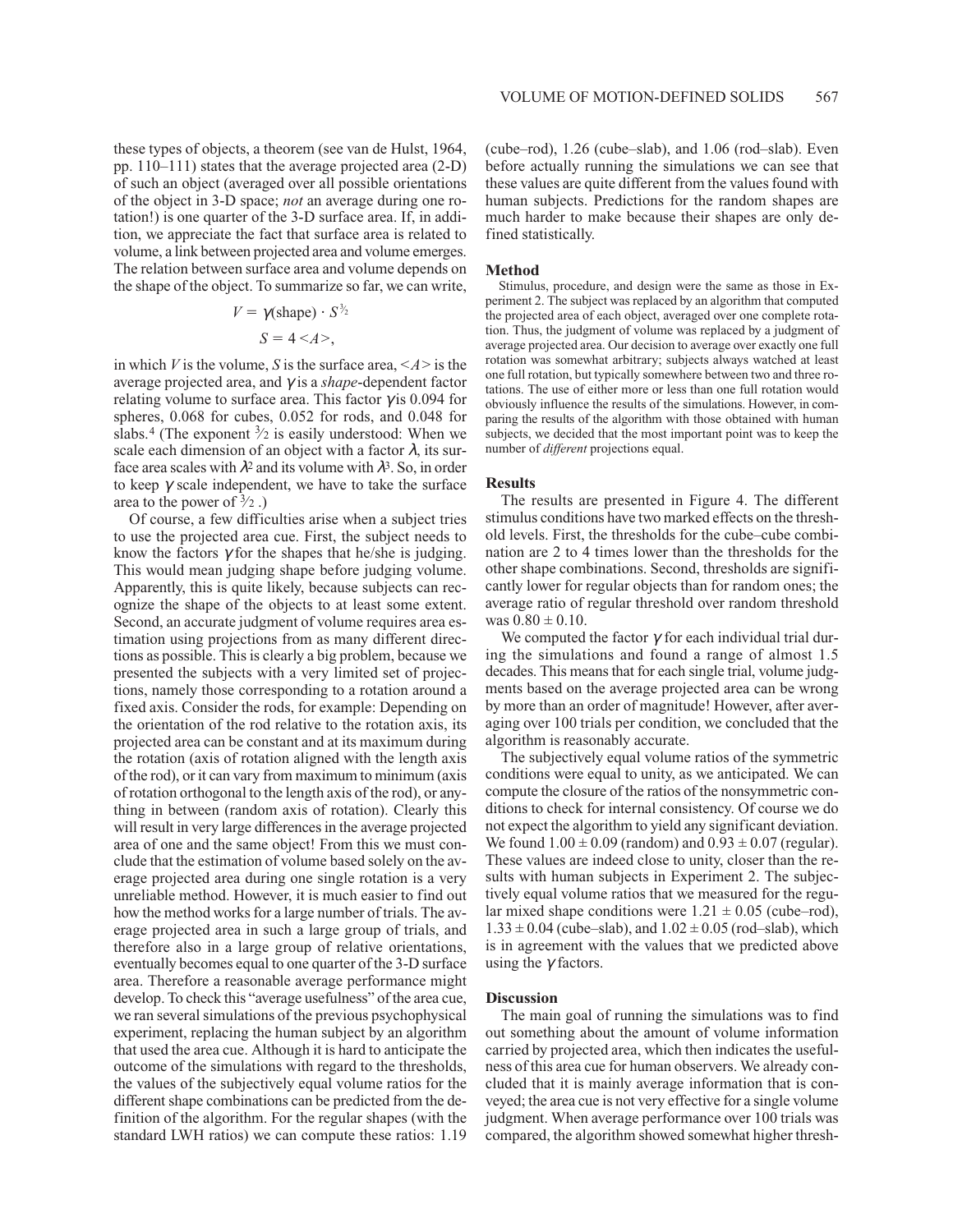![](_page_7_Figure_1.jpeg)

#### Shape combination (test-ref)

**Figure 4. The results of the simulations. The upper panel shows the volume increment threshold percentages and the lower panel shows the corresponding subjectively equal volume ratios. The data are presented as a function of the shape condition. The various cube–rod–slab combinations are specified along the horizontal axis. The two bars for each shape combination correspond to random and regular shapes (see legend). Error bars represent minimum statistical estimates of the measurement error.**

olds than did the human subjects, except in the cube versus cube conditions. The improvement in performance from random to regular shapes was less drastic in the case of the algorithm than in the case of human subjects: The average Weber fraction dropped to 80% of the random object fractions whereas it dropped to 53% for the human subjects. It is still surprising, however, that the absolute thresholds produced by the simulations, which are based on a rather primitive and imprecise strategy, were only moderately larger than the human thresholds.

A direct comparison of the subjectively equal volume ratios that we measured with human subjects with those produced by the algorithm will not be very fruitful, because the differences between subjects are quite large. Furthermore, since the subjects clearly recognized the objects in some sense (cube-like, etc.), their judgments might be affected by feedback and training. A deviation from veridicality then has more to do with subjects' past experiences and less to do with a specific strategy in judging volume.

We did not verify whether feedback can indeed influence a subject's behavior. Nevertheless, the fact that the subjectively equal volume ratios differed between the human and algorithmic discrimination suggests that humans do use a representation of volume that is not based on projected area alone. Moreover, this representation is on average more veridical than if it were based on projected area alone (the ratios were closer to unity than those found with the algorithm; cf. Figures 3–4, lower panels).

We must conclude that in machine vision, projected area can indeed be used as an estimator for volume, but that it is not sufficient to describe human performance in volume discrimination tasks.

### **GENERAL DISCUSSION**

#### **Summary**

We presented results of psychophysical experiments testing the abilities of human observers to discriminate the volumes of rotating objects, as affected by the shape of the objects. We found that the volume discrimination thresholds could be described by Weber's law. The Weber fractions depended on the particular combination of shapes so that the task was easiest for regular objects, especially cubes (Weber fraction  $\sim$ 10%), and most difficult for irregular objects with different LWH ratios (Weber fractions sometimes up to 80%). Furthermore, we designed an algorithm using the average projected area of a rotating object to compute its volume and tried to address the relevance of this relationship to human observers. We found that the repeatability of human volume judgments varies with shape in a way that is rather well predicted by the algorithm. We also found that human observers were generally more veridical than the algorithm predicts.

### **Discussion**

It is almost impossible to compare our results with those from previous literature on volume judgments, because we use a completely different experimental setup and analysis. However, as has been reported in the literature, we do indeed find that shape influences volume judgments. As we have argued before, the effect of shape on relative underestimations and overestimations of volume is too variable over subjects and conditions for us to draw detailed conclusions. Past research has almost always used large groups of subjects and has reported (stable) average biases instead of individual ones. For instance, Stanek (1969) found that stationary real objects, much like our regular rods in Experiment 2, were judged to have the same volume as cubes that were 10% smaller. This is an average over 60 subjects. We found the bias to vary across subjects and conditions (random vs. regular) as shown in the lower panels of Figure 3. However, the result found by Lauer (1929) and Stevenson (cited in Brunswik, 1934, 1956) that the volume of flat objects tends to be underestimated with respect to that of more cube-like objects might be reflected in the data of Experiment 1, in which 2 out of 3 subjects were found to significantly underestimate the volume of slabs relative to cubes. We found one study that actually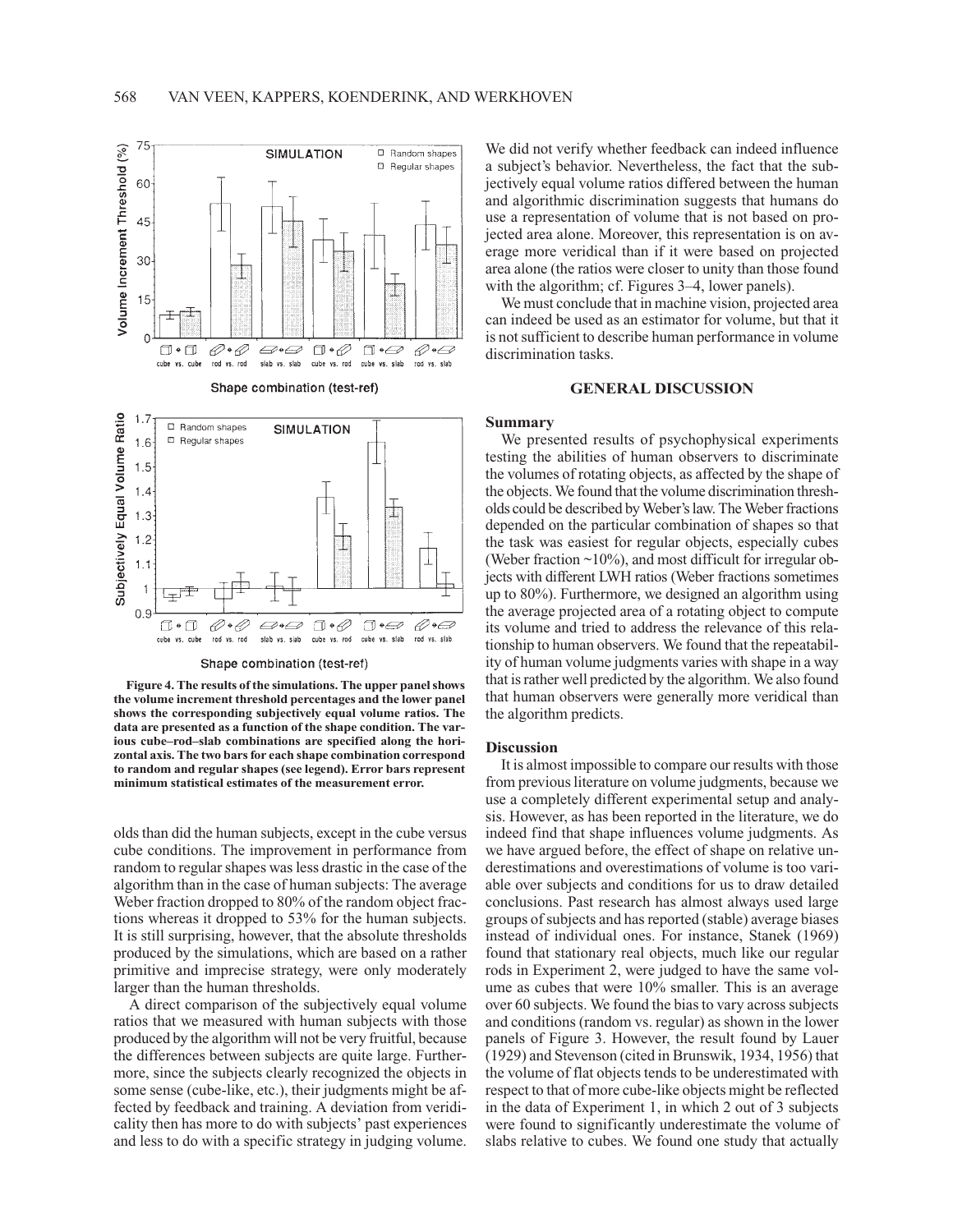reported on the response variability; this response variability is closely related to our discrimination thresholds. Stevenson (cited in Brunswik, 1934, 1956) noted that in his experiments, cube–cube comparisons had much less variability (lower threshold) than comparisons of different shapes, including rod- and slab-like objects. This is indeed in agreement with our results.

**Area-based volume judgments**. Using projected area measures as a replacement of volume can be interpreted as an ignorance of the third dimension. We could equally well say, however, that we did not ignore the third dimension but instead assumed the unknown depth of an object to be directly related to its width, or to the square root of its projected area. Whether we compare projected area or projected area to the power of  $\frac{3}{2}$  is clearly irrelevant. Such relations between depth and width have been proposed in the literature before (Caudek & Proffitt, 1993; Rubin, Solomon, & Hochstein, 1995). Whatever the interpretation, the experimental results prove that human subjects do better than a simple area-based analysis of volume. To obtain more reliable judgments with area-based algorithms, one could for instance incorporate some extra information about the  $\gamma$  factor (which requires a shape judgment), preferably depending on the specific orientation of the object (which requires an orientation judgment as well). This requirement of shape and orientation judgments in addition to an area estimate means making quite a complex extension of the basic method, and we will not discuss this any further. There might be some practically relevant applications of area-based volume computations in general. A machine vision system could combine these with knowledge about the chemical constituents of an object in order to compute its mass. The advantage of using vision to judge mass instead of measuring weight would be that vision can be used at any distance from the object, whereas the measurement of weight requires some force-exerting device near the object. It is obvious that the area method fails with nonconvex objects, but in general at least an upper bound of volume (mass) can be computed.

#### **REFERENCES**

- Baird, J. C. (1970). *Psychophysical analysis of visual space*. Oxford: Pergamon Press.
- BANACH, S. (1951). *Mechanics*. (E. J. Scott, Trans.) (Monografie matematyczne 24). Warsaw: Nakl. Polskiego Tow. Matematycznego.
- BRAUNSTEIN, M. L., & ANDERSEN, G. J. (1984). Shape and depth perception from parallel projections of three-dimensional motion. *Journal of Experimental Psychology: Human Perception & Performance*, **10**, 749-760.
- Brunswik, E. (1934). *Wahrnehmung und Gegenstandswelt; Grundlegung einer Psychologie vom Gegenstand her* [Perception and the world of objects; foundation of a psychology based on objects). Vienna: Franz Deuticke.
- Brunswik, E. (1956). *Perception and the representative design of psychological experiments*. Berkeley: University of California Press.
- CAUDEK, C., & PROFFITT, D. R. (1993). Depth perception in motion parallax and stereokinesis. *Journal of Experimental Psychology: Human Perception & Performance*, **19**, 32-47.
- Charpentier, A. (1891). Analyse expérimentale de quelques éléments de la sensation de poids [Experimental analysis of several aspects of the perception of weight]. *Archives de Physiologie Normales et Pathologiques*, **23**, 122-135.
- Dudani, S. A., Breeding, K. J., & McGhee, R. B. (1977). Aircraft identification by moment invariants. *IEEE Transactions on Computers*, **1**, 39-45.
- ELLIS, R. R., & LEDERMAN, S. J. (1993). The role of haptic versus visual volume cues in the size-weight illusion. *Perception & Psychophysics*, **53**, 315-324.
- Franken, R. B., & Larrabee, C. B. (1928). *Packages that sell*. New York: Harper.
- Gurevich, G. B. (1964). *Foundations of the theory of algebraic invariants*. Groningen, The Netherlands: P. Noordhoff.
- Hu, M. K. (1962). Visual pattern recognition by moment invariants. *IRE Transactions on Information Theory*, **8**, 179-187.
- Jaynes, E. T. (1983). Prior probabilities. In R. D. Rosenkrantz (Ed.), *E. T. Jaynes: Papers on probability, statistics and statistical physics* (pp. 114-130). Dordrecht, The Netherlands: D. Reichel. (Reprinted from *IEEE Transactions on Systems Science and Cybernetics*, **SSC-4**, 1968, 227-241)
- Koenderink, J. J., & van Doorn, A. J. (1991). Affine structure from motion. *Journal of the Optical Society of America A*, **8**, 377-385.
- Lauer, L. (1929). Untersuchungen über die scheinbare Größe von Körpern [Investigations concerning the apparent size of objects]. *Archiv für die Gesamte Psychologie*, **68**, 295-324.
- NORMAN, J. F., TODD, J. T., PEROTTI, V. J., & TITTLE, J. S. (in press). The visual perception of 3D length. *Journal of Experimental Psychology: Human Perception & Performance*.
- PIAGET, J. (1941). *The child's conception of number*. London: Routledge.
- PROKOP, R. J., & REEVES, A. P. (1992). A survey of moment-based techniques for unoccluded object representation and recognition. *Computer Vision, Graphics, and Image Processing: Graphical Models & Image Processing*, **54**, 438-460.
- Routh, E. J. (1960). *Dynamics of a system of rigid bodies*. New York: Dover.
- Rubin, N., Solomon, S., & Hochstein, S. (1995). Restricted ability to recover three-dimensional global motion from one-dimensional local signals: Theoretical observations. *Vision Research*, **35**, 569-578.
- SADJADI, F. A., & HALL, E. L. (1980). Three-dimensional moment invariants. *IEEE Transactions on Pattern Analysis & Machine Intelligence*, **2**, 127-136.
- STANEK, R. J. (1968). Surface and volume judgements of threedimensional shapes. *Psychonomic Science*, **11**, 121-122.
- Stanek, R. J. (1969). A parametric study of volume and surface judgments. *Perception & Psychophysics*, **6**, 16-18.
- Todd, J. T., Akerstrom, R. A., Reichel, F. D., & Hayes, W. (1988). Apparent rotation in three-dimensional space: Effects of temporal, spatial, and structural factors. *Perception & Psychophysics*, **43**, 179-188.
- Todd, J. T., & Norman, J. F. (1991). The visual perception of smoothly curved surfaces from minimal apparent motion sequences. *Perception & Psychophysics*, **50**, 509-523.
- Ullman, S. (1979). *The interpretation of visual motion*. Cambridge, MA: MIT Press.
- van de Hulst, H. C. (1964). *Light scattering by small particles*. New York: Wiley.
- van Veen, H. A. H. C., & Werkhoven, P. (in press). Metamerisms in structure-from-motion perception. *Vision Research*.
- Werkhoven, P., & Snippe, H. P. (in press). An efficient adaptive procedure for psychophysical discrimination experiments. *Behavior Research Methods, Instruments, & Computers*.
- Werkhoven, P., & van Veen, H. A. H. C. (1995). Extraction of relief from visual motion. *Perception & Psychophysics*, **57**, 645-656.
- WILLATS, J. (1985). Drawing systems revisited: The role of denotation systems in children's figure drawings. In N. H. Freeman & M. V. Cox (Eds.), *Visual order: The nature and development of pictorial representation* (pp. 78-100). Cambridge: Cambridge University Press.
- Willats, J. (1992). Seeing lumps, sticks and slabs in silhouettes. *Perception*, **21**, 481-496.

#### **NOTES**

1. The shape dependency of human volume estimation also has some practical applications. In a book called *Packages That Sell*, Franken and Larrabee (1928) discussed some very interesting packaging issues, including the influence of the shape (and color) of a package on its esti